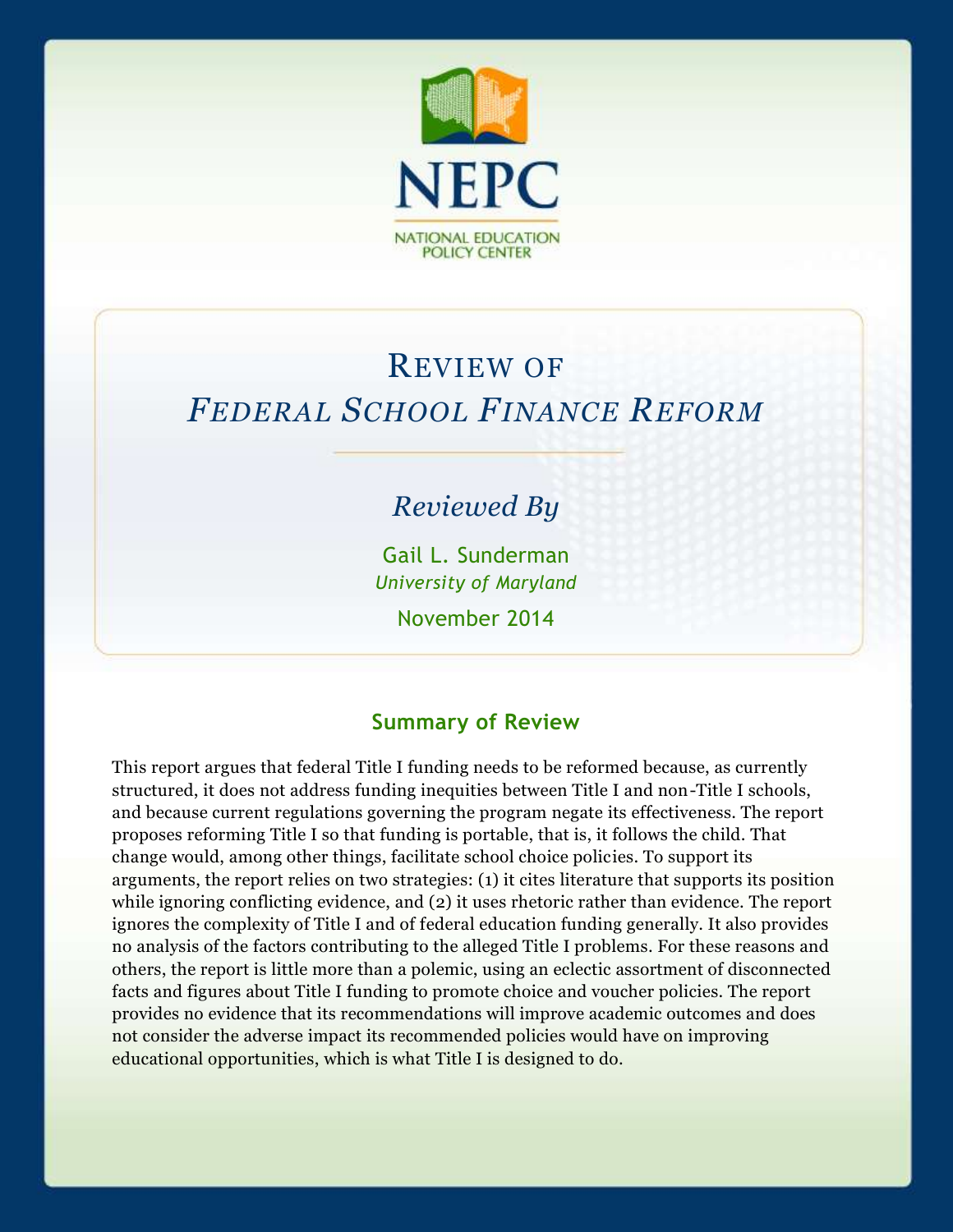**Kevin Welner** *Project Director*

**William Mathis** *Managing Director*

## **Erik Gunn**

*Managing Editor*

#### **National Education Policy Center**

**School of Education, University of Colorado Boulder, CO 80309-0249 Telephone: (802) 383-0058**

**Email: NEPC@colorado.edu http://nepc.colorado.edu**

**Publishing Director: Alex Molnar**



This is one of a series of Think Twice think tank reviews made possible in part by funding from the Great Lakes Center for Education Research and Practice. It is also available at http://greatlakescenter.org.

*This material is provided free of cost to NEPC's readers, who may make non-commercial use of the material as long as NEPC and its author(s) are credited as the source. For inquiries about commercial use, please contact NEPC at nepc@colorado.edu.*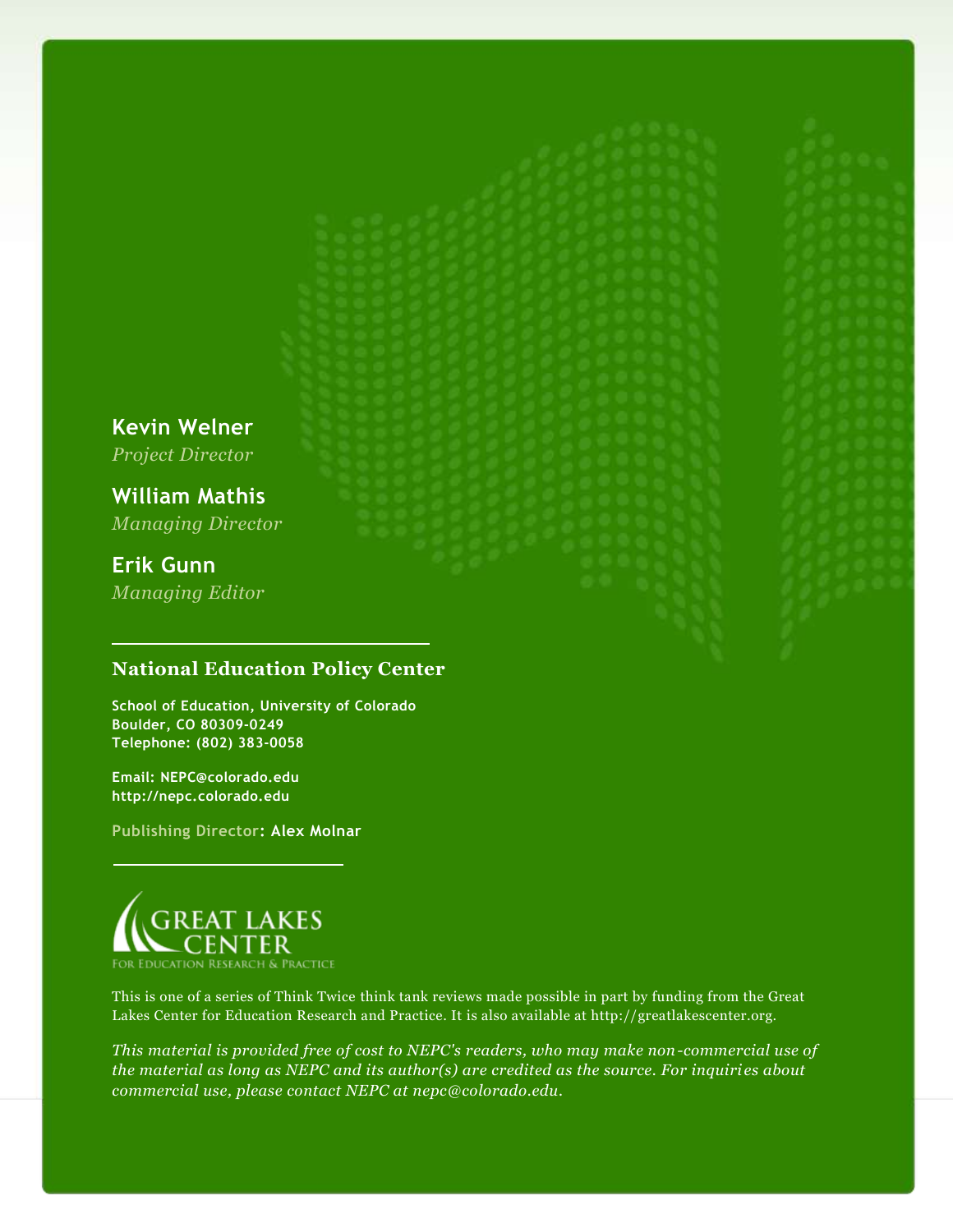# REVIEW OF *FEDERAL SCHOOL FINANCE REFORM: MOVING TOWARD TITLE I FUNDING FOLLOWING THE CHILD*

*Gail L. Sunderman, University of Maryland*

#### **I. Introduction**

The Reason Foundation released a report in September 2014 titled *Federal School Finance Reform: Moving Toward Title I Funding Following the Child.* <sup>1</sup> Katie Furtick, formerly an education policy analyst with the Reason Foundation, and Lisa Snell, education and child welfare director for the foundation, authored the report. The Reason Foundation, located in Los Angeles, describes itself as a nonpartisan public policy research organization that promotes choice, competition, and a dynamic market economy.<sup>2</sup>

This report provides an overview of federal Title I funding system, examines selected problems with that funding, discusses two bills introduced in the  $113<sup>th</sup>$  U. S. Congress promoting portability, and offers recommendations for reform. It recommends making Title I funding portable: that is, allocating Title I funding on a per-pupil basis and requiring that those funds follow the child. Portability is a policy idea developed and promoted by conservative think tanks and interest groups, gaining visibility in the 1990s when it was debated but not adopted by Congress.<sup>3</sup> The report repeats many of the arguments typically made to support portability, but brings no new insights to the debate. The irony of the report is that while it argues for greater equity in funding between Title I and non-Title I schools, its recommendation to make those funds portable would result in less, not more, funding equity.

#### **II. Findings and Conclusions of the Report**

Title I of the Elementary and Secondary Education Act is the federal government's primary mechanism for improving education for disadvantaged children. Its aim is to ensure equal educational opportunity for all children, whether they are poor, minority, or learning English.

The report begins by describing how Federal appropriations for elementary and secondary education were distributed across programs between 1980 and 2012, and the process for allocating Title I funds to Local Education Agencies (LEAs) and schools. It then describes

http://nepc.colorado.edu/thinktank/review-title-1-reason-foundation **1** *of* 6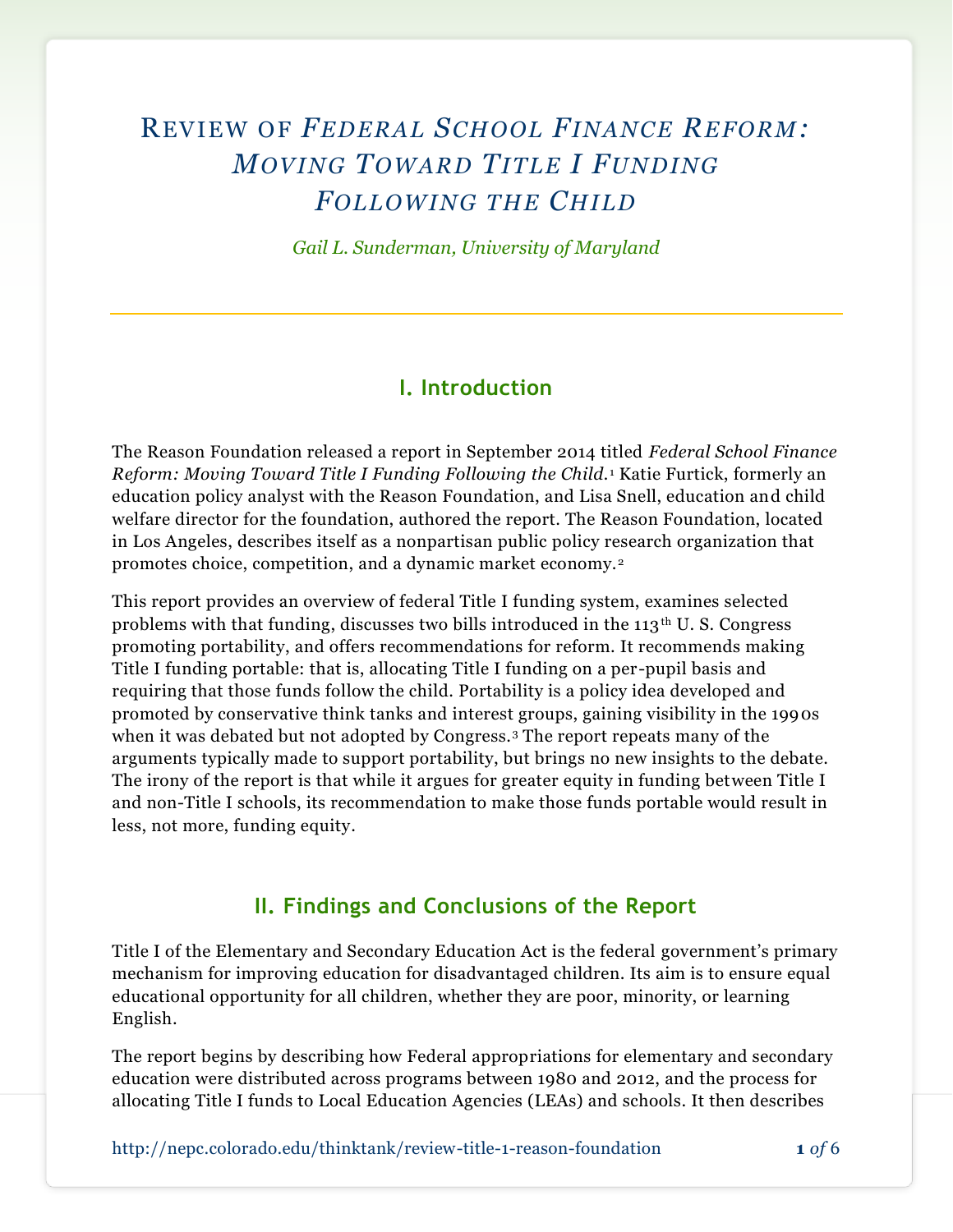three federal requirements that LEAs and schools must meet to receive federal Title I funding: supplement-not-supplant, comparability, and maintenance of effort requirements. Briefly, these requirements mean that federal Title I funds must be used to supplement, not supplant or replace state and local education funds. To meet the comparability requirement, states and districts must demonstrate that services in Title I schools are comparable to those provided in non-Title I schools, thus ensuring that Title I provides resources on top of those provided by states and districts. Finally, states and districts must demonstrate that state and local funds in a given year are at least 90 percent of the preceding year's allocation.

The report then asserts that there are four problems with the way Title I funding is allocated:

- The programmatic effectiveness of Title I is diminished because its regulations do not allow states to combine Title I funds with other state funding that targets lowincome or disadvantaged students. The report argues that this regulation prevents using Title I funds to support educational options such as vouchers or tax-credits scholarships (p. 6).
- Perverse consequences sometimes occur because the formula for distributing Title I funds does not allow states to use other distribution frameworks. The report argues that allocating funds to schools based on a school's share of low-income students may leave funding inequities between schools because schools "with the largest share of low-income students receive funds first regardless of the absolute number of low-income students they serve" (p. 7).
- The supplement-not-supplant requirement results in a number of unintended consequences: (1) the impossibility of justifying expenditures without violating the supplement-not-supplant provision; (2) difficulties in implementing comprehensive programs because funds go to specific students; (3) difficulties implementing innovative programs because of the maintenance-of-effort requirement; and (4) increased administrative burdens (p. 8).
- The comparability requirement creates an unnecessary administrative burden and does not accomplish its goal of ensuring that Title I schools offer the same level of services and support as non-Title I schools (p. 9).

To address these issues, which the report argues are inherent in the current Title I funding system, the report recommends making Title I funds portable: that is, allocating funds on a per-pupil basis and requiring that funds follow students to the school of their choice.

#### **III. The Report's Rationale for Its Findings and Conclusions**

If the above summary of the report's "findings" feels like it lacks coherence and that one section is disconnected from another, that is because there are few if any logical connections between the report's sections. The report is a polemic, using an eclectic

http://nepc.colorado.edu/thinktank/review-title-1-reason-foundation **2** *of* 6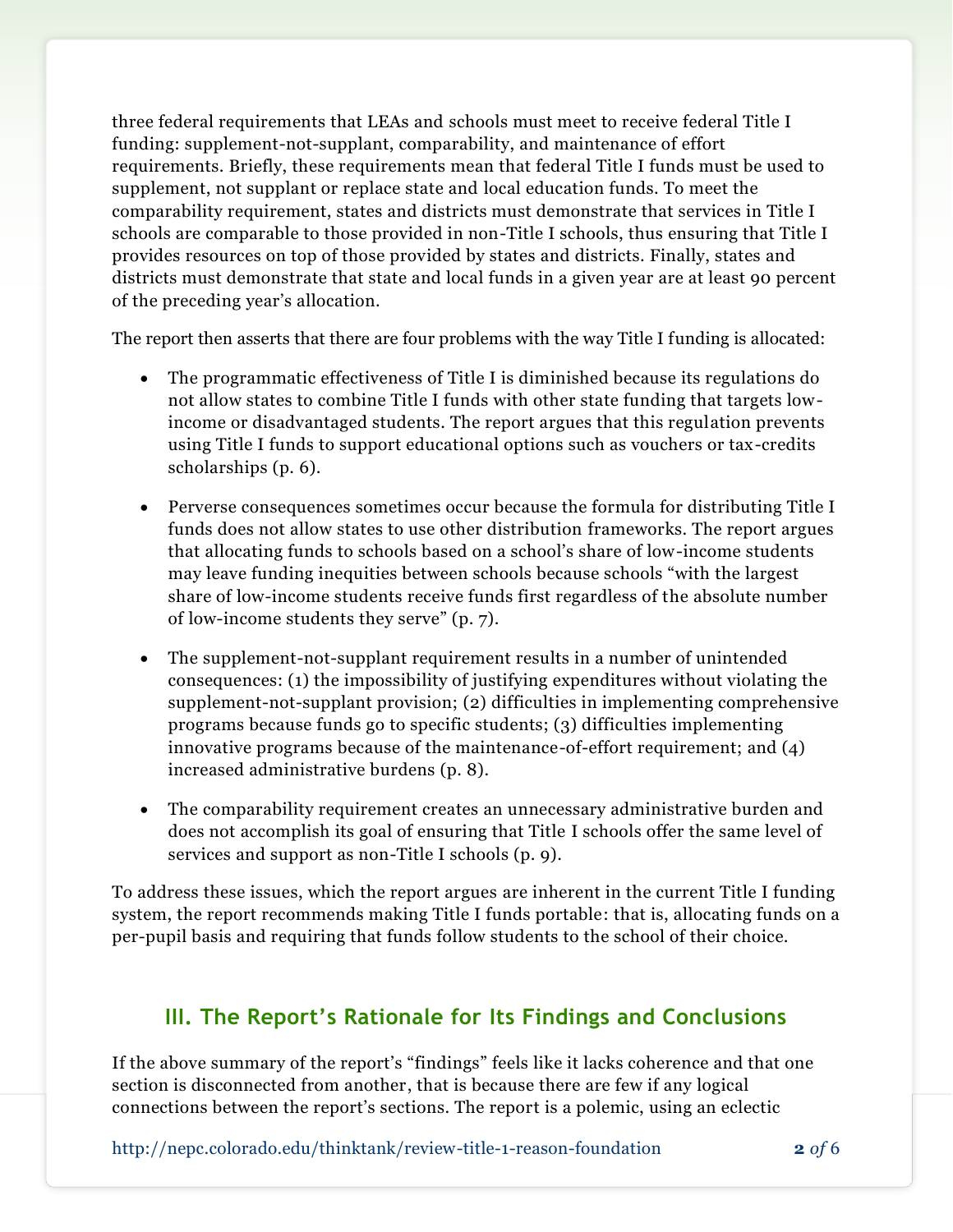assortment of discrete facts and figures on Title I funding to promote choice and voucher policies. Many of its arguments are unintelligible, such as its discussion of the unintended consequences of the supplement-not-supplant requirement or the perverse consequences that result because states cannot use other distribution frameworks. It uses one example to illustrate these perverse consequences and does not identify what these other distribution frameworks might be. It lacks any evidence that its recommendations will address the problems it identifies and fails to consider the impact its recommendations would have on improving educational opportunities, which is what Title I is designed to promote.

#### **IV. The Report's Use of Research Literature**

The report cites related work that supports its position, while ignoring research containing conflicting evidence. The most egregious example is when the report argues that "the best way to solve the problems inherent in the current system of Title I funding is to make Title I funds portable . . ." (p. 10), and cites just one reference—a report also done by the Reason Foundation—to support this claim.<sup>4</sup> In other instances the claims made in the report are only tenuously related to the research cited. For example, when arguing that programmatic effectiveness is diminished because existing regulations do not allow states to combine Title I funds with other state funding, the report cites several studies that found only a modest or small impact of Title I on academic outcomes. While there may be debate in the literature on Title I effectiveness, research does not support the report's claim that Title I benefits, or lack thereof, are linked solely to the Title I funding mechanism.

#### **V. Review of the Report's Methods**

The report has no methodology. It employs a few selected descriptive statistics, some commentary on aspects of Title I funding that it finds problematic, and reviews selected federal legislative proposals that advocate either Title I portability or tax credits. The report's main argument relies on the rhetorical device of positioning one set of facts or commentary against another, thereby suggesting a relationship where there is none.

#### **VI. Review of the Validity of the Findings and Conclusions**

Portability (letting the money follow the child) is a policy proposal developed and supported by conservative think tanks and interest groups critical of the track record of federal categorical programs; it dates to the 1990s.<sup>5</sup> This report repeats many of the arguments typically made by supporters of portability and of greater flexibility from federal requirements. These include the claim that federal programs lead to bloated bureaucracies that do not serve their intended beneficiaries and that portability will empower parents and create incentives for public schools to improve. Generally, however,

http://nepc.colorado.edu/thinktank/review-title-1-reason-foundation **3** *of* 6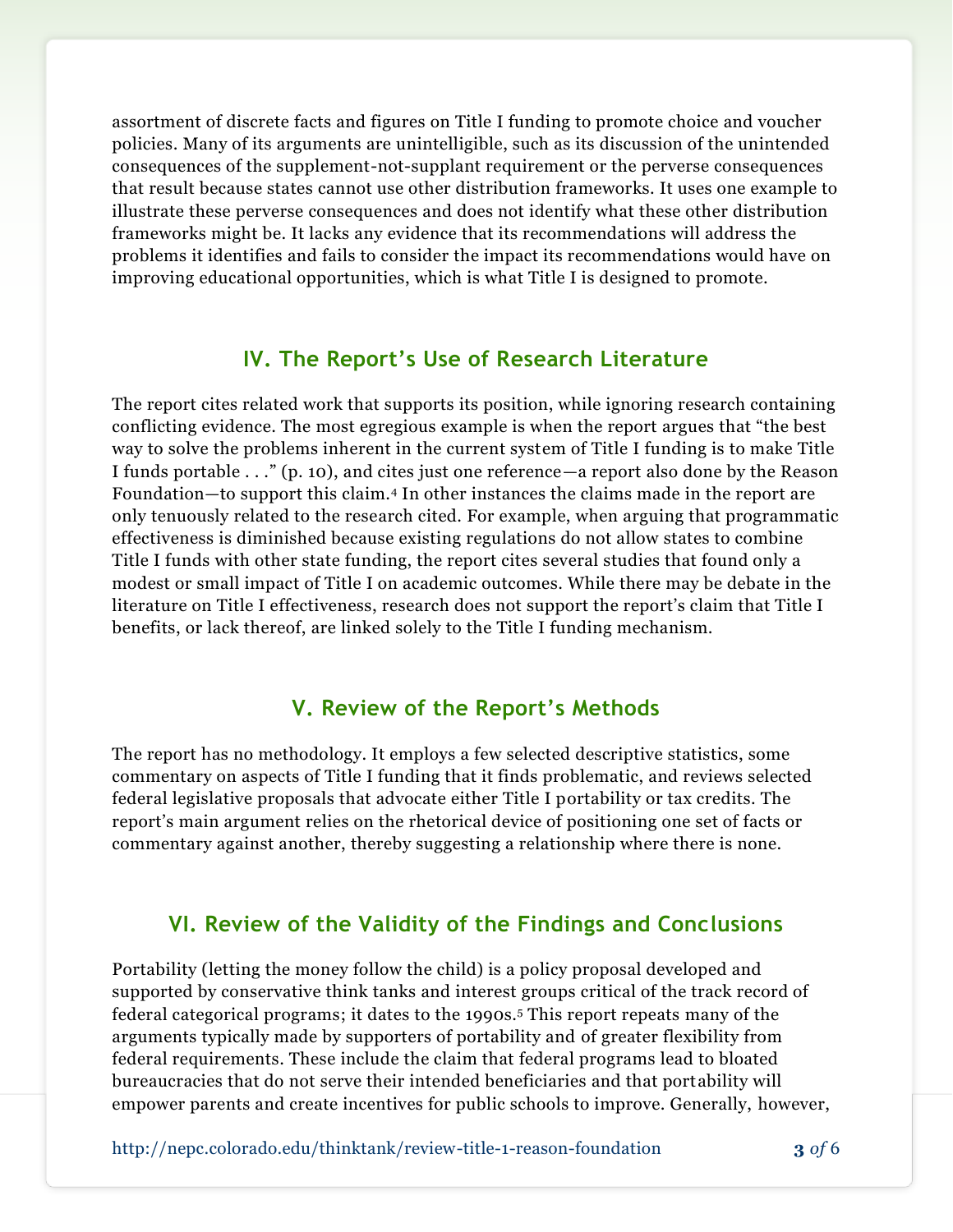portability proposals, including those made in this report, do not explain how portability will improve instruction in Title I schools.

One of the ironies of this report is that while the aim of Title I is to improve funding inequities between Title I and non-Title I schools, the report's recommendation that the money follow the child is likely to exacerbate existing inequities between schools within the same district rather than improve them. This is because portability would permit federal Title I funds to flow out of the public system to private schools.

It is not clear from the report how portability would improve student performance, particularly that of students in Title I schools. This is significant since the report cites the poor performance of Title I schools as a reason for reforming Title I funding. The portability proposal is not tied to public school reform and does not address other inequities between schools, such as the inequities in the distribution of teachers between schools referred to in the report.

Finally, funding public schools, and Title I funding, are much more complex than the report suggests. For one, choices about how Title I funding is allocated to schools are local

*The report is a polemic, using an eclectic assortment of discrete facts and figures on Title I funding to promote choice and voucher policies.*

decisions, and Title I funding is just one element of how schools are funded.

For example, the report argues that allowing districts to average salaries across the district when reporting school level expenditures does little to address funding inequities between schools. However, making Title I portable does not address this inequity, which arises from the way districts

develop their budgets much more than from Title I requirements. Some districts are beginning to adopt alternative budgeting policies that allow for more equitable and rational allocation of funds among students.<sup>6</sup> These include student-based budgeting and weighted student funding, where budgets for schools are based on its mix of students, rather than on the number of staff positions per student. These practices also give principals more flexibility in budgeting, one of the stated goals of this report.

Federal elementary and secondary education funding remains modest, accounting for about 9% of all education spending; therefore its ability to equalize education spending is limited. However, the report does not report the level of federal elementary and secondary funding, and instead reports how federal funds are distributed across programs. This shows that Title I accounts for about 39% of total federal elementary and secondary education expenditures. While correct, this can be misleading, since it ignores the Title I portion of total federal elementary and secondary education expenditures. While the supplement-not-supplant and the comparability requirements may affect how states and districts allocate Title I funds to schools, there is also evidence that funding gaps *among* states are larger than funding gaps *within* states, with wealthier, higher-spending states receiving a disproportionate share of Title I funds.<sup>7</sup>

http://nepc.colorado.edu/thinktank/review-title-1-reason-foundation **4** *of* 6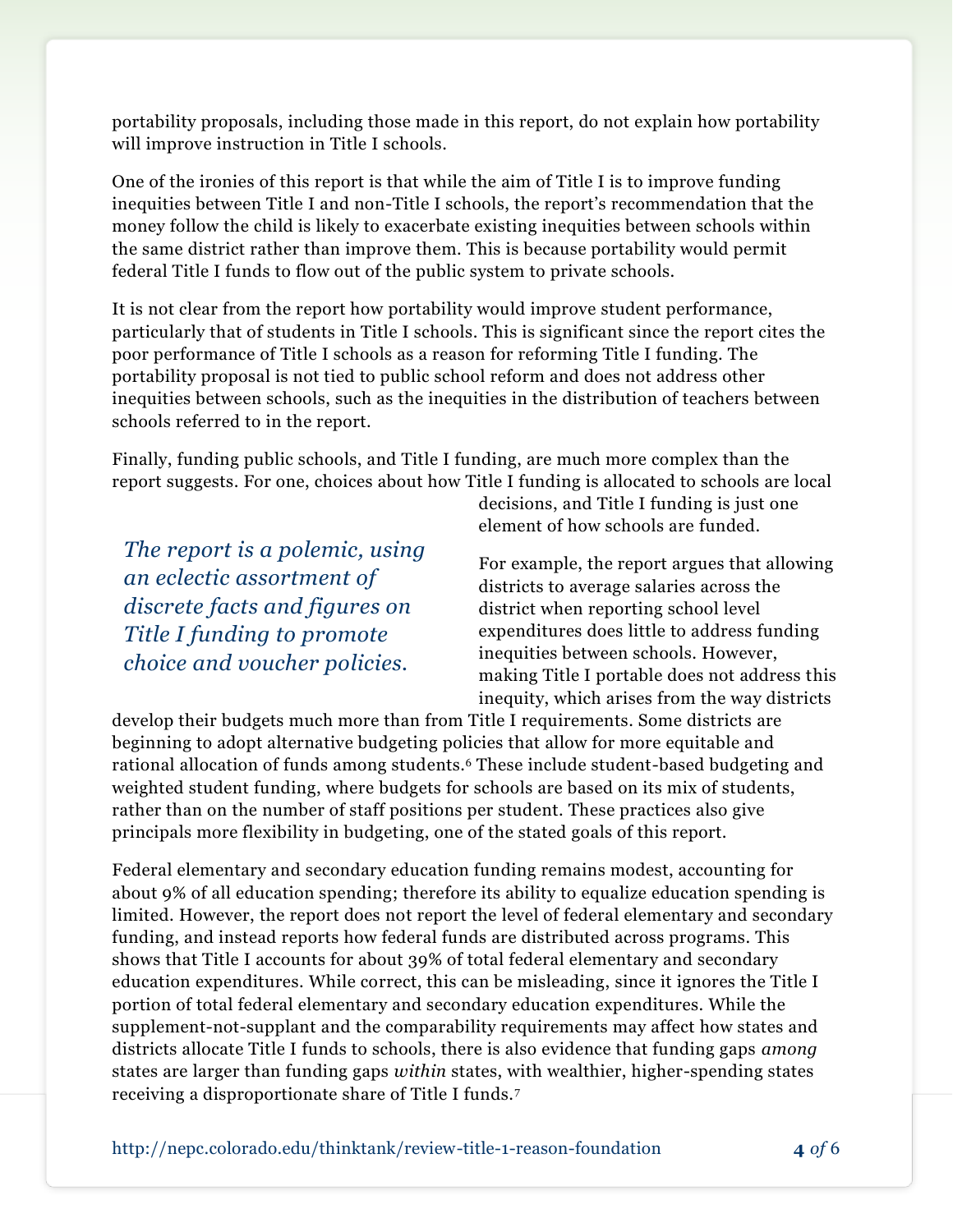#### **VII. Usefulness of the Report for Guidance of Policy and Practice**

The report provides no foundation for its recommendations, which do not address the particular problems it identifies. It is a polemic designed to hang its preferred policy preferences onto recommendations for changing how Title I funds are allocated. It covers no new ground in the debate over choice policies, and is so poorly documented and presented that it has nothing useful to offer policymakers or practitioners.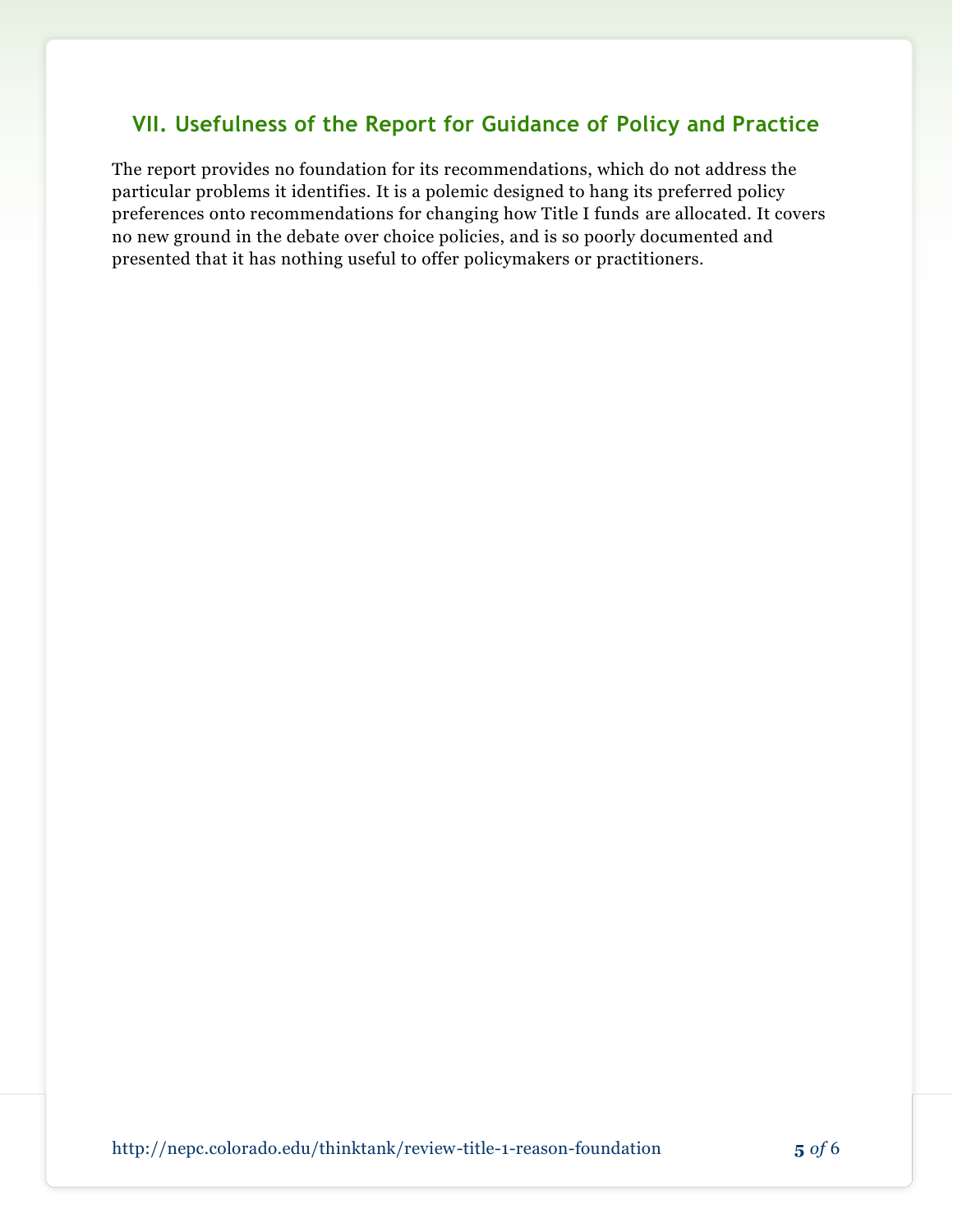### **Notes and References**

- 1 Furtick, K. & Snell, L. (2014). *Federal school finance reform: Moving toward Title I funding following the child.* Los Angeles: Reason Foundation. Retrieved October 15, 2014, from [http://reason.org/studies/show/federal-school-finance-reform.](http://reason.org/studies/show/federal-school-finance-reform)
- 2 Reason Foundation (n.d.). About Reason Foundation. Retrieved November 3, 2014, from [http://reason.org/about/.](http://reason.org/about/)
- 3 DeBray, E. H. (2007). School choice and educational privatization initiatives in the 106th and 107th Congresses: An analysis of policy formation and political ideologies. *Teachers College Record, 109* (4), 927- 972.
- 4 Furtick, K. & Snell, L. (2013). *Weighted student formula yearbook 2013.* Los Angeles: Reason Foundation.
- 5 DeBray, E. H. (2007). School choice and educational privatization initiatives in the 106th and 107th Congresses: An analysis of policy formation and political ideologies. *Teachers College Record, 109* (4), 927- 972.
- 6 Annenberg Institute for School Reform (2010). *Voices in urban education: Student-based budgeting.*  Philadelphia: Author.
- 7 Lui, G. (2006). Interstate inequality in educational opportunity. *New York University Law Review, 81,* 2044.